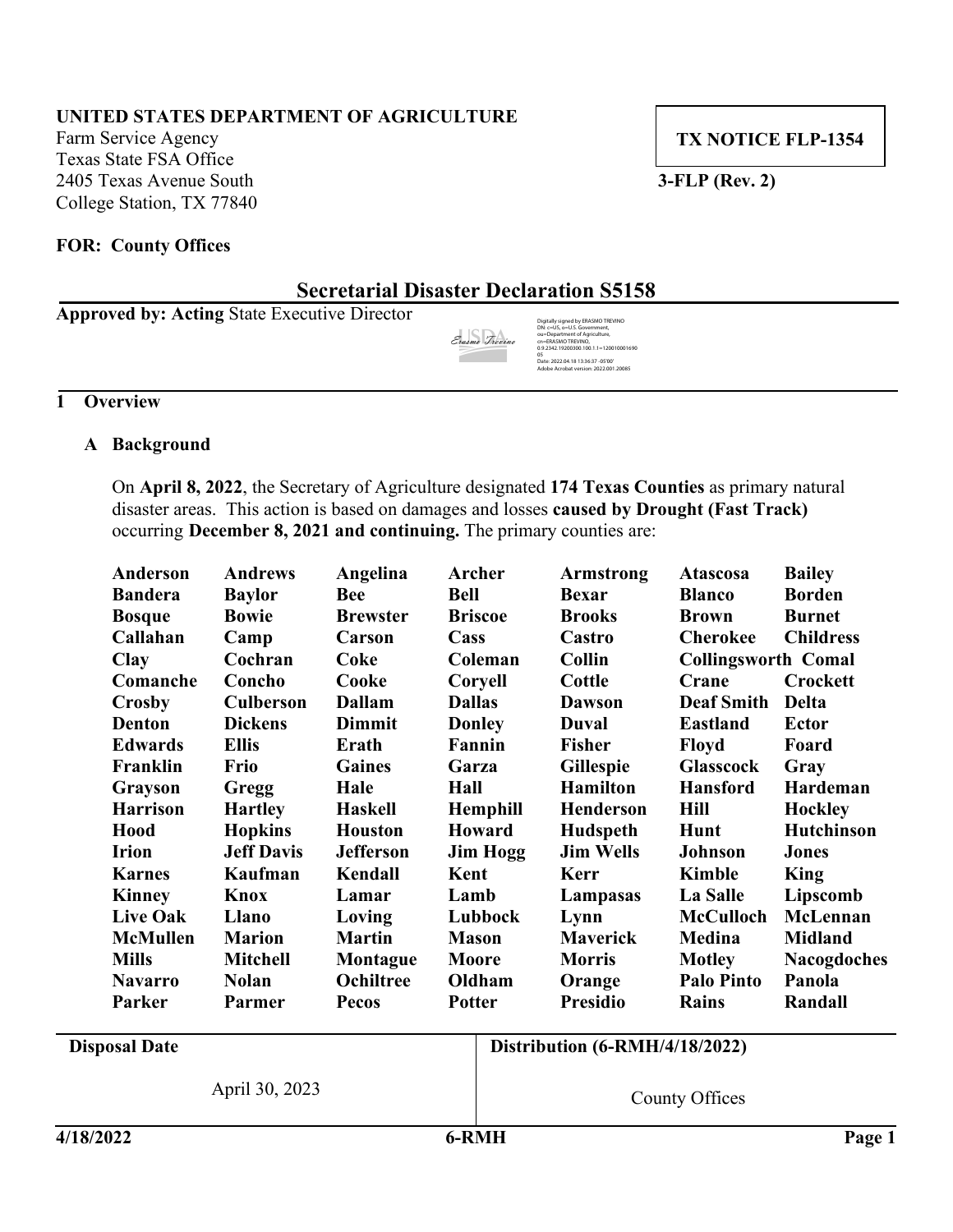#### **TX Notice FLP-1354**

| Reagan         | Real                          | <b>Red River</b> | <b>Reeves</b> | <b>Roberts</b>  | <b>Rockwall</b>           | <b>Runnels</b>   |
|----------------|-------------------------------|------------------|---------------|-----------------|---------------------------|------------------|
| <b>Rusk</b>    | <b>San Augustine San Saba</b> |                  | Schleicher    | <b>Scurry</b>   | <b>Shackelford Shelby</b> |                  |
| <b>Sherman</b> | <b>Smith</b>                  | <b>Somervell</b> | <b>Starr</b>  | <b>Stephens</b> | <b>Sterling</b>           | <b>Stonewall</b> |
| <b>Sutton</b>  | <b>Swisher</b>                | <b>Tarrant</b>   | Tavlor        | Terrell         | Terry                     |                  |

In addition to the above **counties, 53 other Texas counties** are named as **contiguous** where eligible family farmers may qualify for FSA EM loan assistance, pursuant to section 321 (a) of the Consolidated Farm and Rural Development Act. Those counties are:

| <b>Chambers</b>           | <b>DeWitt</b> | <b>El Paso</b>   | <b>Falls</b>      | Freestone      | Goliad              | <b>Gonzales</b> |
|---------------------------|---------------|------------------|-------------------|----------------|---------------------|-----------------|
| Guadalupe                 | Hardin        | <b>Hays</b>      | Hidalgo           | Jack           | <b>Jasper</b>       | <b>Kenedy</b>   |
| Kleberg                   | Leon          | Liberty          | Limestone         | <b>Madison</b> | <b>Menard</b>       | <b>Milam</b>    |
| <b>Newton</b>             | <b>Nueces</b> | Polk             | <b>Refugio</b>    | <b>Sabine</b>  | <b>San Patricio</b> |                 |
| <b>Throckmorton Titus</b> |               | <b>Ton Green</b> | <b>Travis</b>     | <b>Trinity</b> | <b>Tyler</b>        | <b>Upshur</b>   |
| <b>Upton</b>              | <b>Uvalde</b> | <b>Val Verde</b> | Van Zandt         | Walker         | Ward                | <b>Webb</b>     |
| Wheeler                   | Wichita       | Wilbarger        | <b>Williamson</b> | Wilson         | Winkler             | <b>Wise</b>     |
| <b>Wood</b>               | Yoakum        | Young            | <b>Zapata</b>     | <b>Zavala</b>  |                     |                 |

Also, in accordance with section 321 (a) of the Consolidated Farm and Rural Development Act, counties in an adjacent State that are contiguous to one or more of the designated **Oklahoma counties**, are named as contiguous counties where eligible family farmers may qualify for FSA EM loan assistance. For this designation, the affected States and counties are:

| Arkansas (2)          | <b>Little River</b>                         | <b>Miller</b>                                    |                                                        |                                     |                |
|-----------------------|---------------------------------------------|--------------------------------------------------|--------------------------------------------------------|-------------------------------------|----------------|
| Louisiana (5)         | Caddo                                       | <b>Calcasieu Cameron</b>                         |                                                        | De Soto                             | <b>Sabine</b>  |
| <b>New Mexico (7)</b> | Curry<br><b>Roosevelt</b>                   | Eddy<br>Union                                    | Lea                                                    | <b>Otero</b>                        | Quay           |
| Oklahoma (15)         | <b>Beckham</b><br><b>Ellis</b><br>McCurtain | <b>Bryan</b><br><b>Harmon</b><br><b>Marshall</b> | Choctaw<br><b>Jackson</b><br><b>Roger Miller Texas</b> | <b>Cimarron</b><br><b>Jefferson</b> | Cotton<br>Love |

This designation makes farm operators in both primary and contiguous counties eligible to be considered for low-interest emergency loans from the Farm Service Agency (FSA), provided eligibility requirements are met. FSA will consider each loan application on its own merits, taking into account the extent of losses, security available, and repayment ability.

# **B Application Deadline**

EM Loan applications will be received through **December 8, 2022** for **production and physical losses.**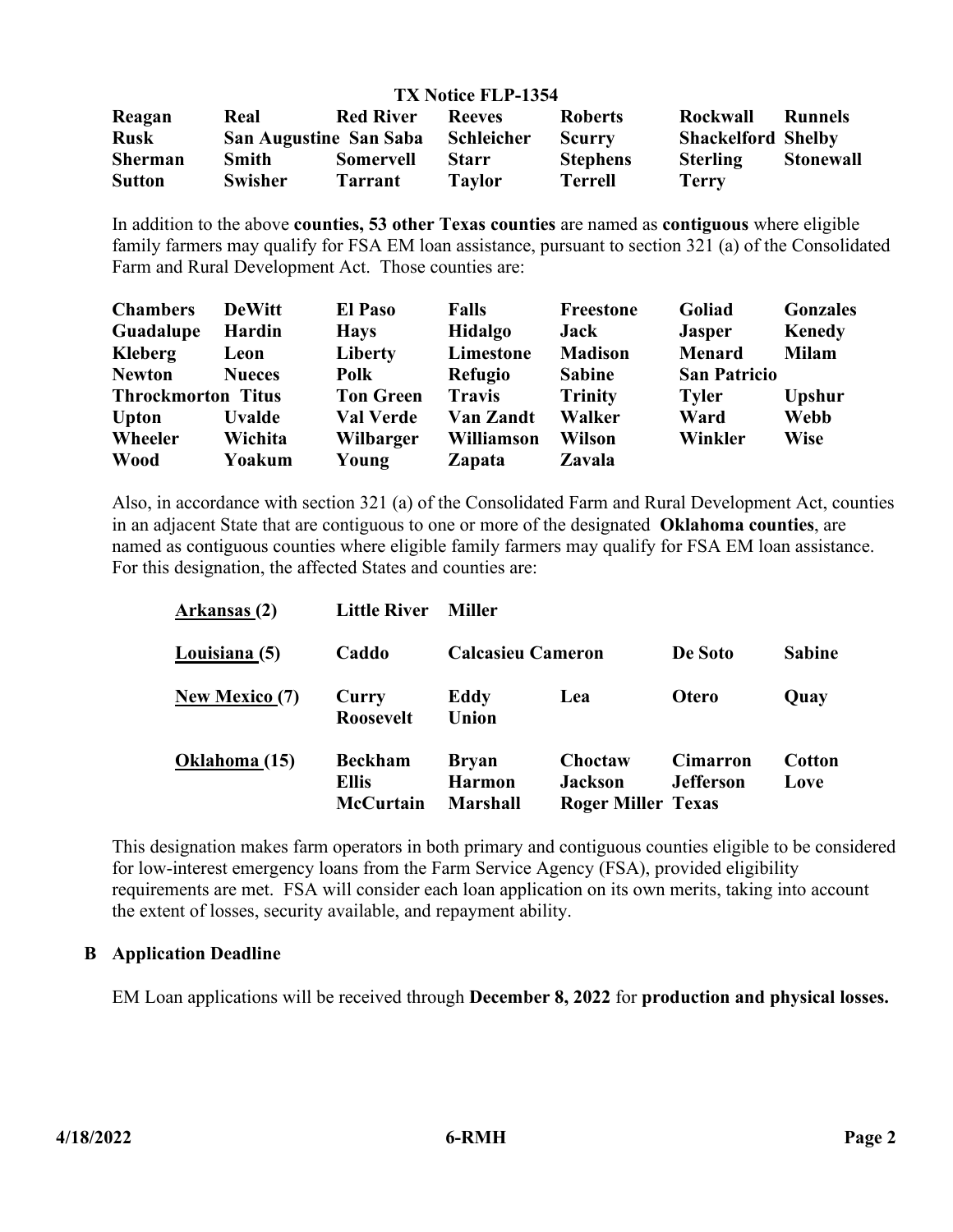# **2 Action**

# **A Exceptions for Application Deadlines**

County Offices shall thoroughly review Exhibit 1.

### **B Determining Security Values**

For the purpose of determining loan security values for loan applications, the beginning date of the incidence period is **November 1, 2021.**

### **C District Director's and Farm Loan Manager's Responsibilities**

District Directors and Farm Loan Managers shall follow instructions according to 3-FLP (Rev. 2), and FmHA Instruction 1945-A for emergency loan applicability.

The Farm Loan Manager shall notify borrowers of Disaster Set-Aside (DSA) availability in accordance with handbook 5-FLP paragraph 42.

#### **D Public Announcements**

Special emphasis will be placed on informing the farm community through public announcements and arranging and conducting meetings with local Agricultural lenders and leaders.

#### **3 Contact Point**

#### **A Inquires**

If there are questions concerning this notice, contact the Conservation or Farm Loan Program Division.